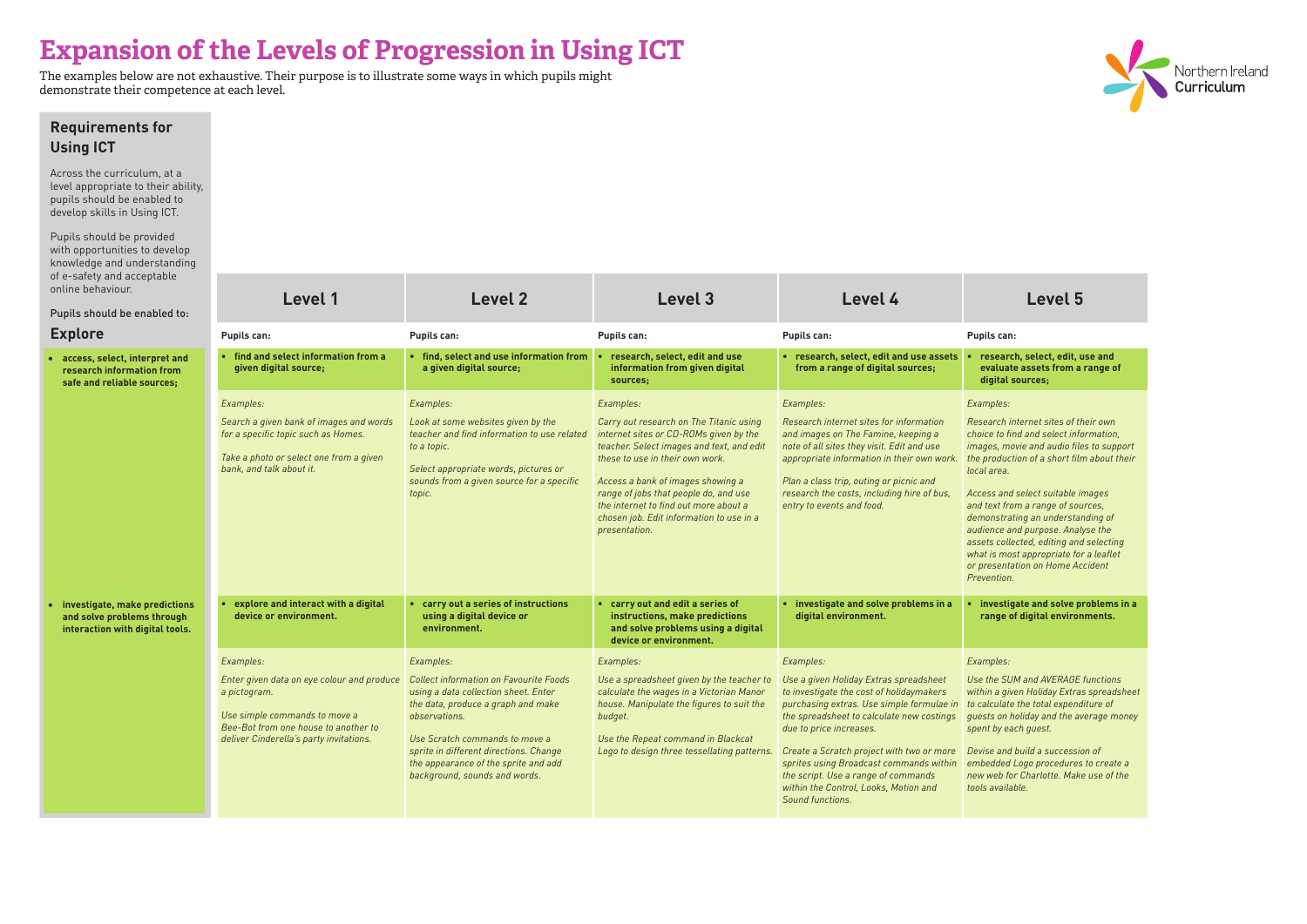**Requirements for** 

**• process found and self-produced assets, integrating text, data, sound, and still and moving images to create, present and communicate their work, demonstrating a clear <u>lerstanding of audience and</u>** pose.

*Work individually to design, create and publish a wiki, blog or website about e-safety. Build in hyperlinks to other .*<br>pr websites.

**a range of contemporary digital methods to communicate, exchange share their work, collaborating online with peers.**

| Across the curriculum, at a                                                                                                                                                                                                                                                                                                                                                                                                                                                                                                                                                                                                                                                                                                                                                                                                                                                                                                                                                                                                                                                                                                                                                                                                                                                                                                                                                                                                                                                                                                                                                                                                                                                                                                                                                          |                                                                                                                                                                                                                                                                                                                                                                                                                                                                                              |
|--------------------------------------------------------------------------------------------------------------------------------------------------------------------------------------------------------------------------------------------------------------------------------------------------------------------------------------------------------------------------------------------------------------------------------------------------------------------------------------------------------------------------------------------------------------------------------------------------------------------------------------------------------------------------------------------------------------------------------------------------------------------------------------------------------------------------------------------------------------------------------------------------------------------------------------------------------------------------------------------------------------------------------------------------------------------------------------------------------------------------------------------------------------------------------------------------------------------------------------------------------------------------------------------------------------------------------------------------------------------------------------------------------------------------------------------------------------------------------------------------------------------------------------------------------------------------------------------------------------------------------------------------------------------------------------------------------------------------------------------------------------------------------------|----------------------------------------------------------------------------------------------------------------------------------------------------------------------------------------------------------------------------------------------------------------------------------------------------------------------------------------------------------------------------------------------------------------------------------------------------------------------------------------------|
| level appropriate to their ability,<br>pupils should be enabled to<br>develop skills in Using ICT.                                                                                                                                                                                                                                                                                                                                                                                                                                                                                                                                                                                                                                                                                                                                                                                                                                                                                                                                                                                                                                                                                                                                                                                                                                                                                                                                                                                                                                                                                                                                                                                                                                                                                   |                                                                                                                                                                                                                                                                                                                                                                                                                                                                                              |
| Pupils should be provided<br>with opportunities to develop<br>knowledge and understanding<br>of e-safety and acceptable                                                                                                                                                                                                                                                                                                                                                                                                                                                                                                                                                                                                                                                                                                                                                                                                                                                                                                                                                                                                                                                                                                                                                                                                                                                                                                                                                                                                                                                                                                                                                                                                                                                              |                                                                                                                                                                                                                                                                                                                                                                                                                                                                                              |
| online behaviour.<br>Level 2<br>Level 3<br>Level 4<br>Level 1                                                                                                                                                                                                                                                                                                                                                                                                                                                                                                                                                                                                                                                                                                                                                                                                                                                                                                                                                                                                                                                                                                                                                                                                                                                                                                                                                                                                                                                                                                                                                                                                                                                                                                                        | Level 5                                                                                                                                                                                                                                                                                                                                                                                                                                                                                      |
| Pupils should be enabled to:<br><b>Express</b><br><b>Pupils can:</b><br><b>Pupils can:</b><br><b>Pupils can:</b><br><b>Pupils can:</b>                                                                                                                                                                                                                                                                                                                                                                                                                                                                                                                                                                                                                                                                                                                                                                                                                                                                                                                                                                                                                                                                                                                                                                                                                                                                                                                                                                                                                                                                                                                                                                                                                                               | <b>Pupils can:</b>                                                                                                                                                                                                                                                                                                                                                                                                                                                                           |
| create and edit text onscreen,<br>express ideas by creating pictures<br>communicate and develop ideas by<br>process found or self-produced<br>create, develop, present<br>and composing text or adding their<br>combining images and/or sound.<br>creating and editing text onscreen -<br>assets, including text, data, sound,<br>and publish ideas and<br>combining this with an appropriate<br>and still or moving images, and<br>own voiceover.<br>information responsibly<br>selection of images and/or sounds.<br>combine these to create, present<br>using a range of digital media<br>and communicate their work,<br>and manipulate a range of<br>showing an awareness of audience<br>assets to produce multimedia<br>and purpose.<br>products.                                                                                                                                                                                                                                                                                                                                                                                                                                                                                                                                                                                                                                                                                                                                                                                                                                                                                                                                                                                                                               | process found and self<br>assets, integrating text<br>sound, and still and mo<br>to create, present and<br>their work, demonstrat<br>understanding of audie<br>purpose.                                                                                                                                                                                                                                                                                                                      |
| Examples:<br>Examples:<br>Examples:<br>Examples:                                                                                                                                                                                                                                                                                                                                                                                                                                                                                                                                                                                                                                                                                                                                                                                                                                                                                                                                                                                                                                                                                                                                                                                                                                                                                                                                                                                                                                                                                                                                                                                                                                                                                                                                     | Examples:                                                                                                                                                                                                                                                                                                                                                                                                                                                                                    |
| Use an art package to create a simple<br>Plan and make a Talking Storybook. Insert<br>Use suitable software to create a radio<br>Record and collect a variety of moving<br>picture using pencil, paintbrush and stamp<br>a picture or photograph onto each slide<br>and/or still images and use film editing<br>advert for a new product. Record, edit,<br>and record some speech. Add a simple<br>software to create a short film depicting<br>tools.<br>save and export the advert.<br>an incident of bullying.<br>transition.<br>Create a slide to present something they<br>Plan and create a presentation of at least<br>are doing in a class topic. Add an image<br>Design and create an invitation using ICT.<br>four slides. Insert an image onto each<br>Create a leaflet, for example a tri-fold<br>and some text.<br>leaflet, for newcomers to your area.<br>Combine appropriate text and images.<br>slide. Add text and sound, and alter font<br>style and size of text where appropriate.<br>Select and import appropriate text and<br>Plan a story, create a simple model, and<br>Use transitions appropriately.<br>images, and format using features such<br>photograph it in graduated poses in order<br>as alignment, text wrapping and borders.<br>to tell the story. View the still shots on the<br>Plan a story using a storyboard. Use<br>Show an awareness of audience and<br>Photo Story to add text, images or sounds.<br>computer and include a voiceover.<br>purpose.<br>Add features such as titles, transitions or<br>Use a computer or digital recording device<br>effects.<br>with a microphone to record material<br>for a podcast, showing an awareness<br>of audience. Use a suitable software<br>package to edit, save and publish the<br>podcast. | Work individually to design,<br>publish a wiki, blog or webs.<br>e-safety. Build in hyperlinks<br>pages or websites.<br>Research information about<br>to create a front page for a r<br>Format text, use a page bore<br>include paragraphs, heading<br>subheadings, text wrapping<br>Link text boxes to allow for t<br>Plan an animated story. Cre<br>and models. Use a camera t<br>and edit these in appropriat<br>create an animation. Create<br>using Audacity and add this<br>animation. |
| <b>Exchange</b>                                                                                                                                                                                                                                                                                                                                                                                                                                                                                                                                                                                                                                                                                                                                                                                                                                                                                                                                                                                                                                                                                                                                                                                                                                                                                                                                                                                                                                                                                                                                                                                                                                                                                                                                                                      |                                                                                                                                                                                                                                                                                                                                                                                                                                                                                              |
| know that digital methods can be<br>identify and talk about ways of<br>use a contemporary digital method<br>use contemporary digital methods<br>communicate safely and<br>to communicate or contribute to a<br>used to communicate.<br>communicating digitally.<br>to communicate, exchange and<br>responsibly using a range of<br>collaborate in supervised online<br>supervised online activity.<br>contemporary digital methods<br>activities.<br>and tools, exchanging,                                                                                                                                                                                                                                                                                                                                                                                                                                                                                                                                                                                                                                                                                                                                                                                                                                                                                                                                                                                                                                                                                                                                                                                                                                                                                                          | use a range of contemp<br>methods to communica<br>and share their work, o<br>online with peers.                                                                                                                                                                                                                                                                                                                                                                                              |
| sharing, collaborating and<br>Example:<br>Example:<br>Example:<br>Example:<br>developing ideas digitally.                                                                                                                                                                                                                                                                                                                                                                                                                                                                                                                                                                                                                                                                                                                                                                                                                                                                                                                                                                                                                                                                                                                                                                                                                                                                                                                                                                                                                                                                                                                                                                                                                                                                            | Example:                                                                                                                                                                                                                                                                                                                                                                                                                                                                                     |
| Know and talk about some methods of<br>Navigate through their school's VLE and<br>Know that people can communicate<br>Navigate to a discussion on volcanoes set<br>using the internet, mobile phones and<br>access materials uploaded by the teacher.<br>up by the teacher on the school's VLE.<br>communicating digitally such as the<br>interactive whiteboard.<br>internet, online shopping, emailing, texting<br>Take part in an online discussion about<br>Read and reply to the teacher's message.<br>Open the group work area and add a<br>the resources as prompted by the teacher.<br>or Skype.<br>presentation or document that they have<br>created so that others can see it.                                                                                                                                                                                                                                                                                                                                                                                                                                                                                                                                                                                                                                                                                                                                                                                                                                                                                                                                                                                                                                                                                            | Plan and create a wiki, blog<br>an inspirational person they<br>studying. Use a discussion f<br>Inspirational People to enga<br>conversation with pupils fro<br>school, posting multiple me.<br>response to their messages                                                                                                                                                                                                                                                                   |



## *Examples:*

*Research information about the Titanic to create a front page for a newspaper. Format text, use a page border and include paragraphs, headings and subheadings, text wrapping and columns. Link text boxes to allow for text flow.*

*Plan an animated story. Create a backdrop and models. Use a camera to take photos and edit these in appropriate software to create an animation. Create a soundscape using Audacity and add this to the animation.*

*Plan and create a wiki, blog or website on an inspirational person they have been studying. Use a discussion forum on Inspirational People to engage in an online conversation with pupils from another school, posting multiple messages in response to their messages.*

# **Expansion of the Levels of Progression in Using ICT**

The examples below are not exhaustive. Their purpose is to illustrate some ways in which pupils might demonstrate their competence at each level.